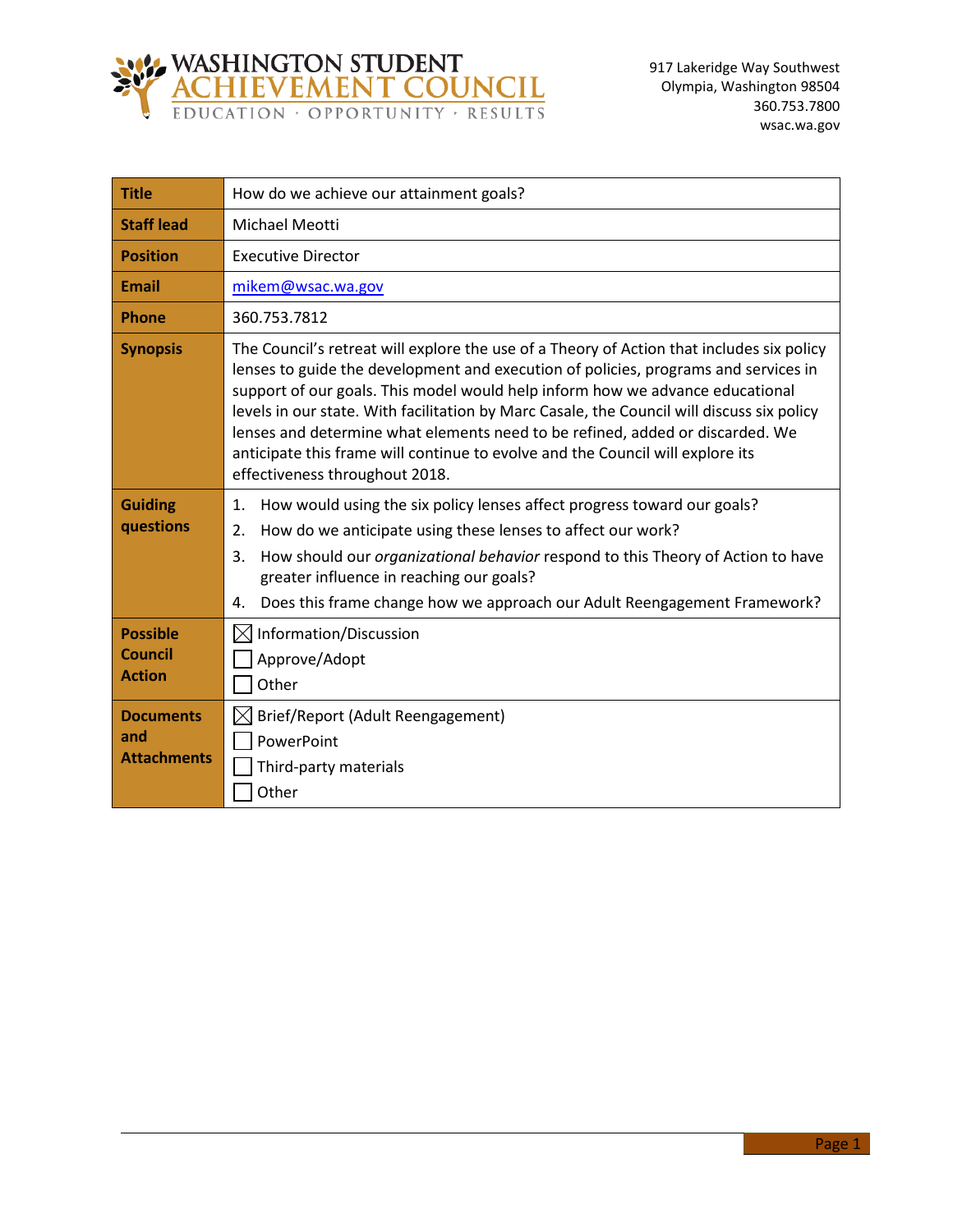# **Background**

# *Our Challenge*

This next year marks the halfway point for the ten-year Roadmap to increase educational attainment. To achieve the state's attainment goals requires a thoughtful systems approach to our work together. The Council's retreat provides an opportunity explore the development of a refined strategic, coordinated, and intentional Theory of Action to guide the latter half of the Roadmap timeline.

# *Meeting Purpose*

The Council's retreat will explore the use of a Theory of Action that includes six policy lenses to guide the development and execution of policies, programs and services in support of our goals. This model would help inform how we advance educational levels in our state. With facilitation by Marc Casale, the Council will discuss six policy lenses and determine what elements need to be refined, added or discarded. We anticipate this frame will continue to evolve and the Council will explore its effectiveness throughout 2018.

## *Discussion of Six Lenses*

The six policy lenses can be used to test our current activities, evaluate new ideas, and align our resources. The Theory of Action presumes when we intentionally and collaboratively respond to all of the lenses, we will increase our chances of achieving our goals. The approach should support a broad array of educational initiatives in collaboration with partners. Examples include the 2019 Strategic Action Plan, the Adult Reengagement initiative, development of regional convenings, and any significant new efforts to achieve our shared goals. A team member will provide a short introduction to each lens, followed by a facilitated discussion. Specifically, Martin Scaglione of Hope Street Group will share the importance of career relevance. As a "case study" for the Theory of Action, we will examine the possible impact on the Council's Adult Reengagement Framework underway.

## **1. Equity**

There are significant gaps in enrollment and student success across sub-populations defined by income, race, ethnicity, gender and level of parents' education. Success requires us to close these gaps both in terms of numbers to get to our goals and our commitment to the role that education plays in furthering social justice.

## **2. Regional Impact**

The majority of Washington residents enroll in postsecondary programs in the community where they live—especially the population that is currently not enrolled or succeeding in these programs. While there are common elements across the state, each region has its own characteristics and needs. This lens examines the regional impact of initiatives including expanding connections with regional leaders.

## **3. Network Partners**

The Roadmap goals demand that we increase both enrollment and student success at much greater scale than in the past. A network partner brings the possibility of scale. In addition to K-12 schools and organizations, we need to explore and expand partnerships that may be less common in educational endeavors. This lens examines meaningful engagement of employers, community-based organizations, local governments and others with shared goals to both learn from them and support their work.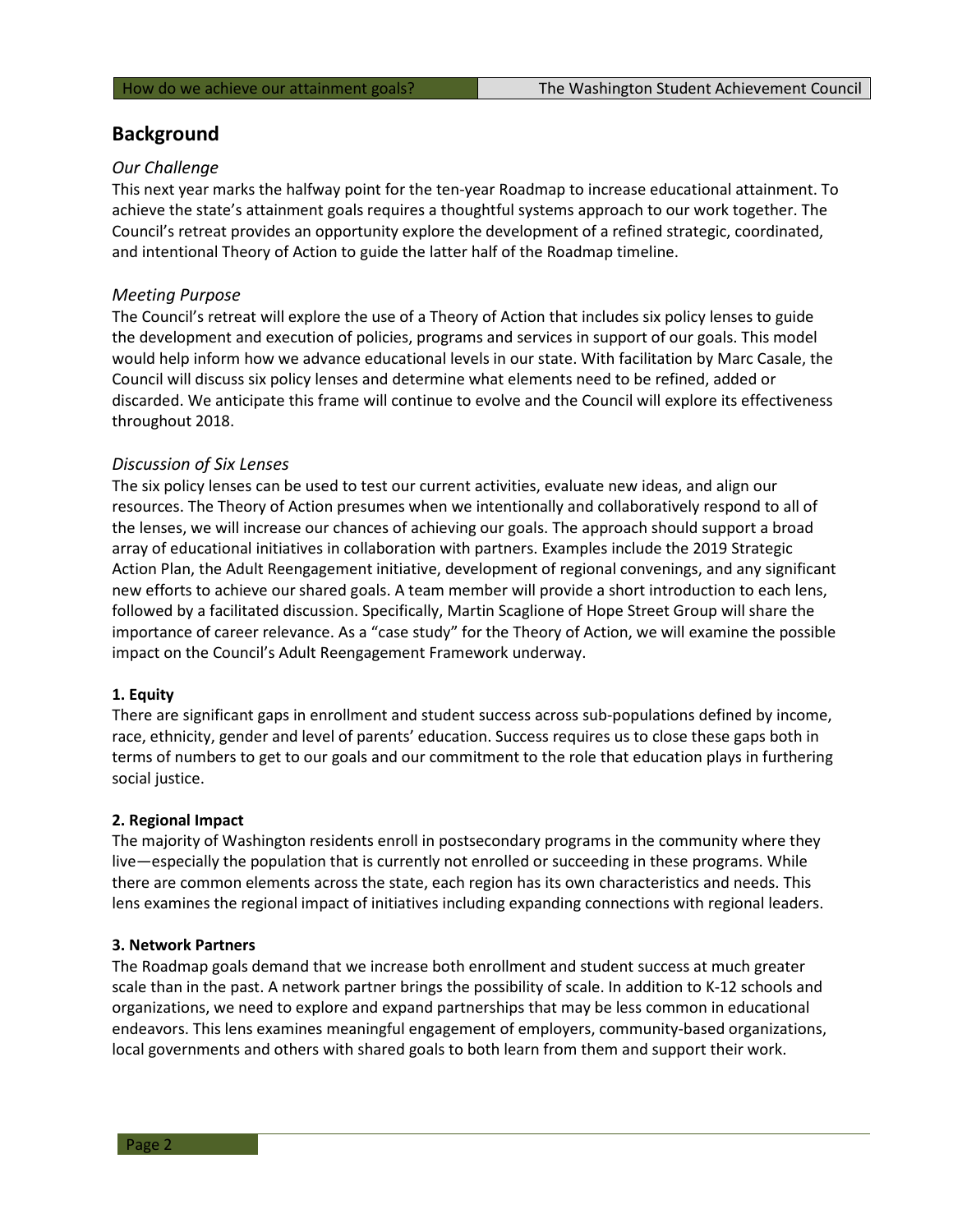#### **4. Career Relevance**

Student success is ultimately determined by how their educational experience relates to their life and career goals. Many of our potential stakeholders have a specific interest in career goals, including both employers and those concerned about growing income inequality. This lens focuses on how well the pathways in a region meet the needs of students and network partners while improving outcomes seen through the equity lens.

#### **5. Pathways to Progress**

There are barriers to enrollment and success that stand in the way of the individuals we believe should have a chance to be competitive for Washington's jobs. These barriers include awareness, career planning, ability to determine if educational programs fit their goals, affordability and more. The educational or training experience alone will not be able to increase success rates to the very high levels we need without support systems in place. This lens helps draw attention to the longer developmental journeys that most students travel both before, during and after their formal educational or training experience.

#### **6. Innovation**

To dramatically increase attainment levels requires a shift from "status quo". Considering innovative practices can include testing new models, as well as implementing and improving an initiative used by a region, an institution or another state. This innovation lens uses research, data, and testimonies to determine what should be altered to achieve our goals. This lens intersects with the other lenses as we explore models in regional collaboration, expand network partners, and develop pathways to progress through the equity lens.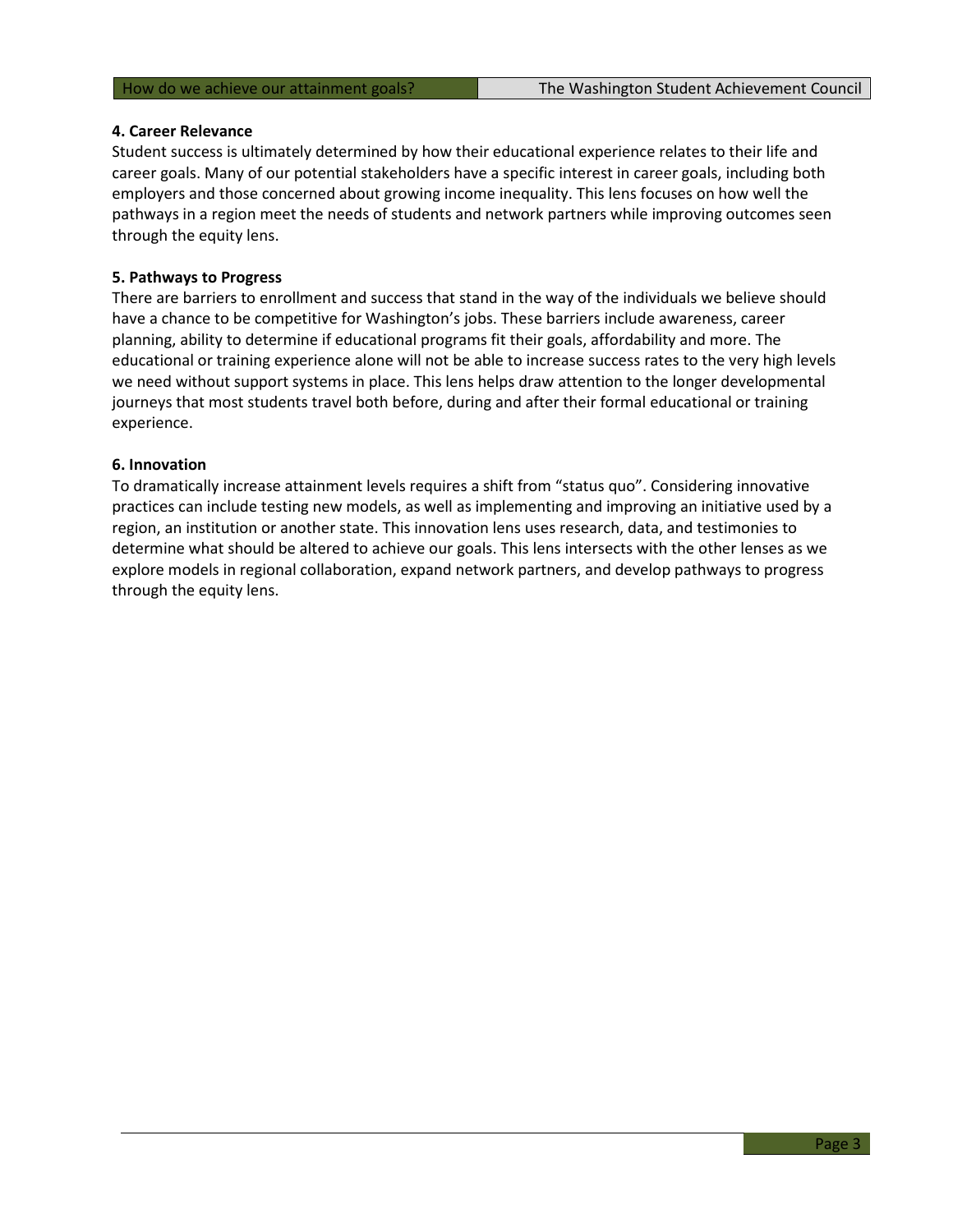# **Plan for Theory of Action discussion (8:45 – 11:45)**

| <b>Discussion Topics</b>                          | <b>Timing</b>   |
|---------------------------------------------------|-----------------|
| Introduction and Framing the Conversation         | $8:45 - 9:00$   |
| <b>Equity (Lead presenter: Rachelle Sharpe)</b>   | $9:00 - 9:20$   |
| <b>Regional (Lead presenter: Randy Spaulding)</b> | $9:20 - 9:40$   |
| Alignment (Lead presenter: Martin Scaglione)      | $9:40 - 10:20$  |
| <b>Break</b>                                      | $10:20 - 10:30$ |
| <b>Partners (Lead presenter: Aaron Wyatt)</b>     | $10:30 - 10:50$ |
| <b>Pathways (Lead presenter: Maddy Thompson)</b>  | $10:50 - 11:10$ |
| <b>Innovation (Lead presenter: Marc Webster)</b>  | $11:10 - 11:30$ |
| <b>Overall Discussion of Theory of Action</b>     | $11:30 - 11:45$ |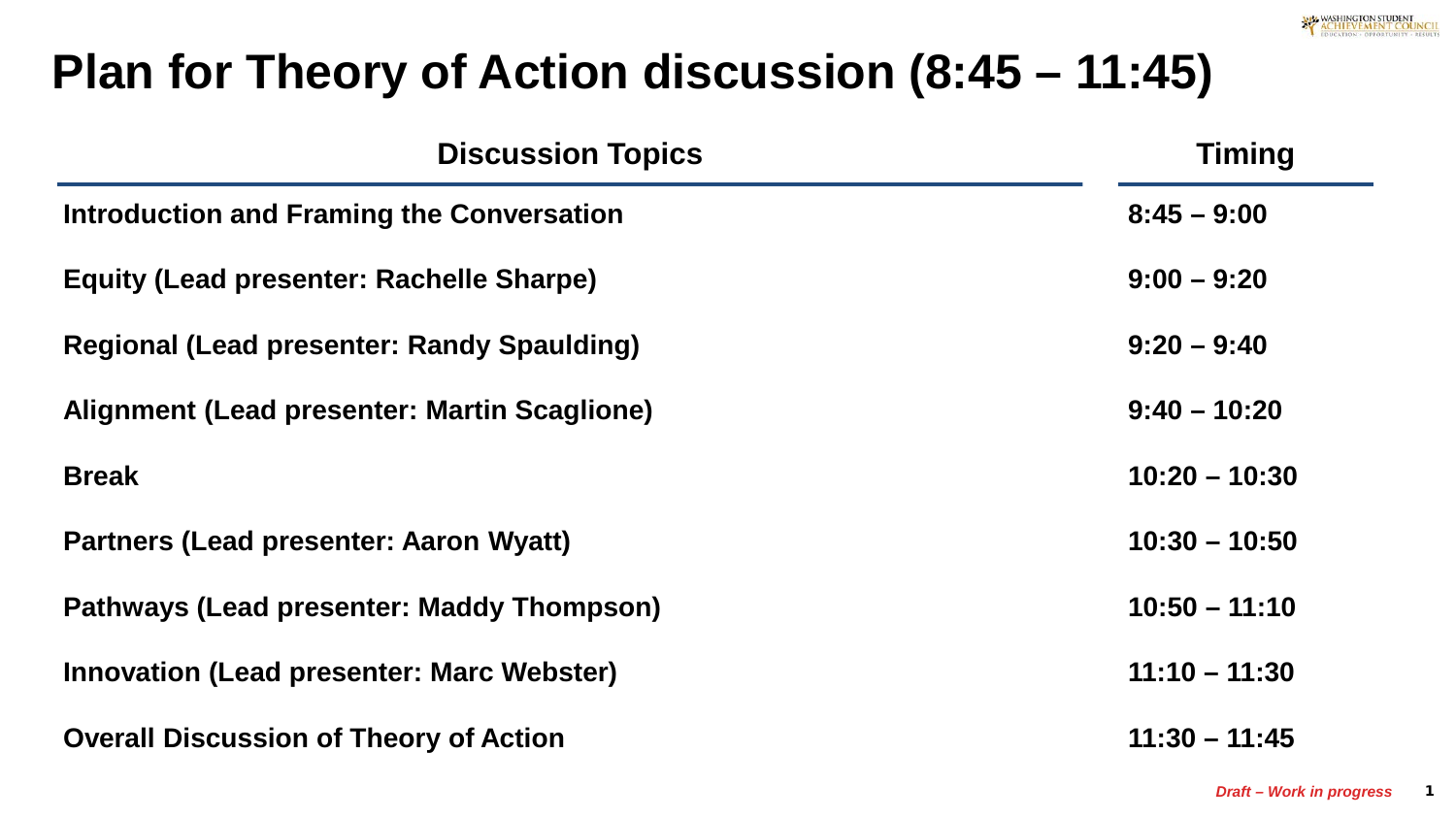

# **Rules of the Road**

**This is the beginning of a conversation, not a request for approval**

**Our goal is to explore each lens and not to evaluate** 

**We are considering how we work and not what we work on (e.g. policy)**

**We are discussing the actions of all partners in the state, not just WSAC**

**We will spend roughly equal time on each lens, though each conversation may be different based on our collective starting places** 

**We will use Reengaging Adults work as a case study to make the lenses concrete but we can (and should) discuss other case studies as relevant**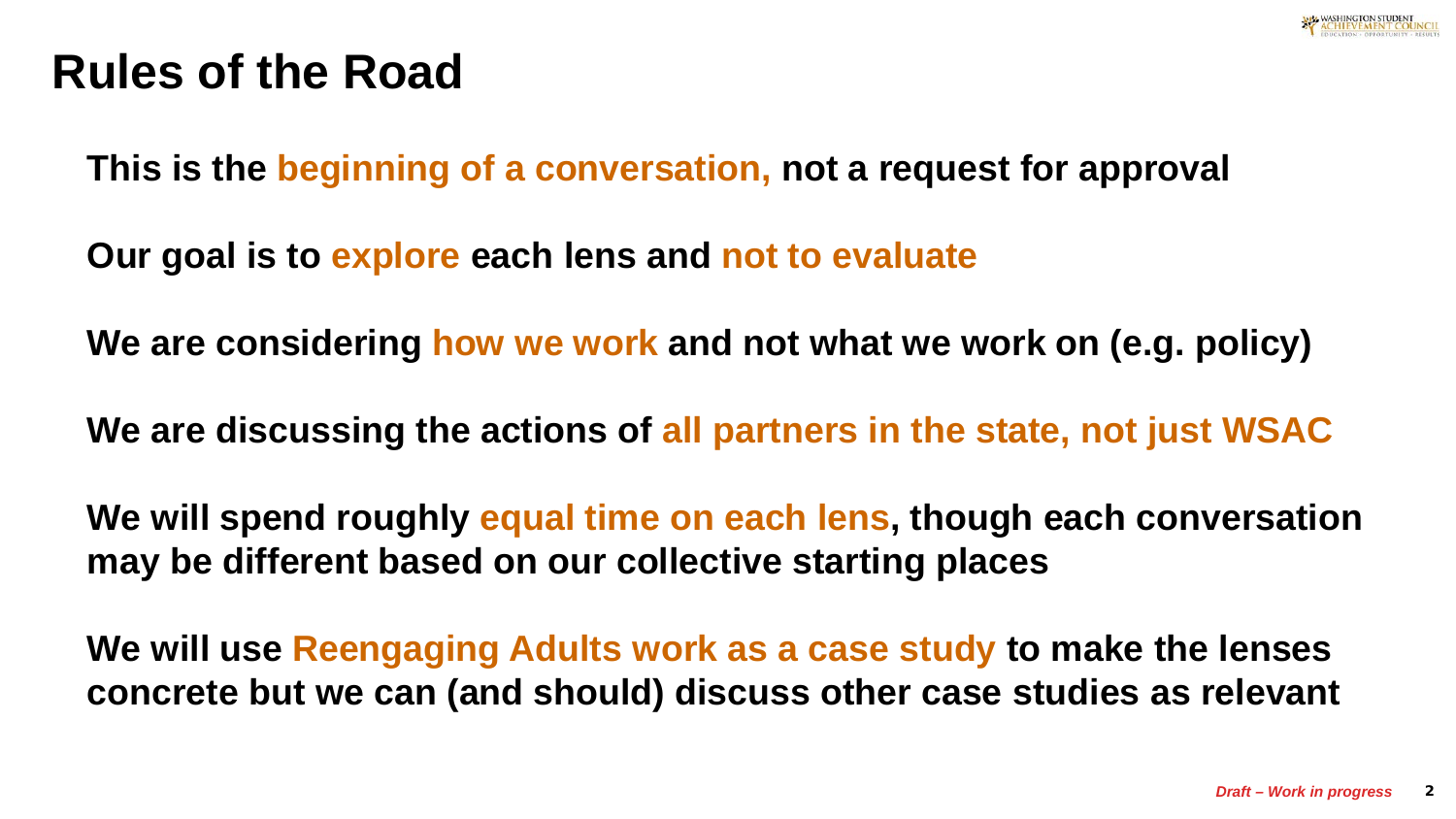

# **How will we manage the discussion**

**and discussion led by** 

**Marc (~15 mins)**

**Flow of the Discussion Presenter introduces lens (2-3 mins) Rachelle examines the lens using Adult Reengagement case (1-2 mins) Clarifying questions Discussion Questions What clarifying questions do we have on this lens? How will this lens drive impact on our state goals? How will this lens change the way that we work? Our partners? What new capabilities, resources, processes are required to implement this lens?**

**Open questions and next steps?**